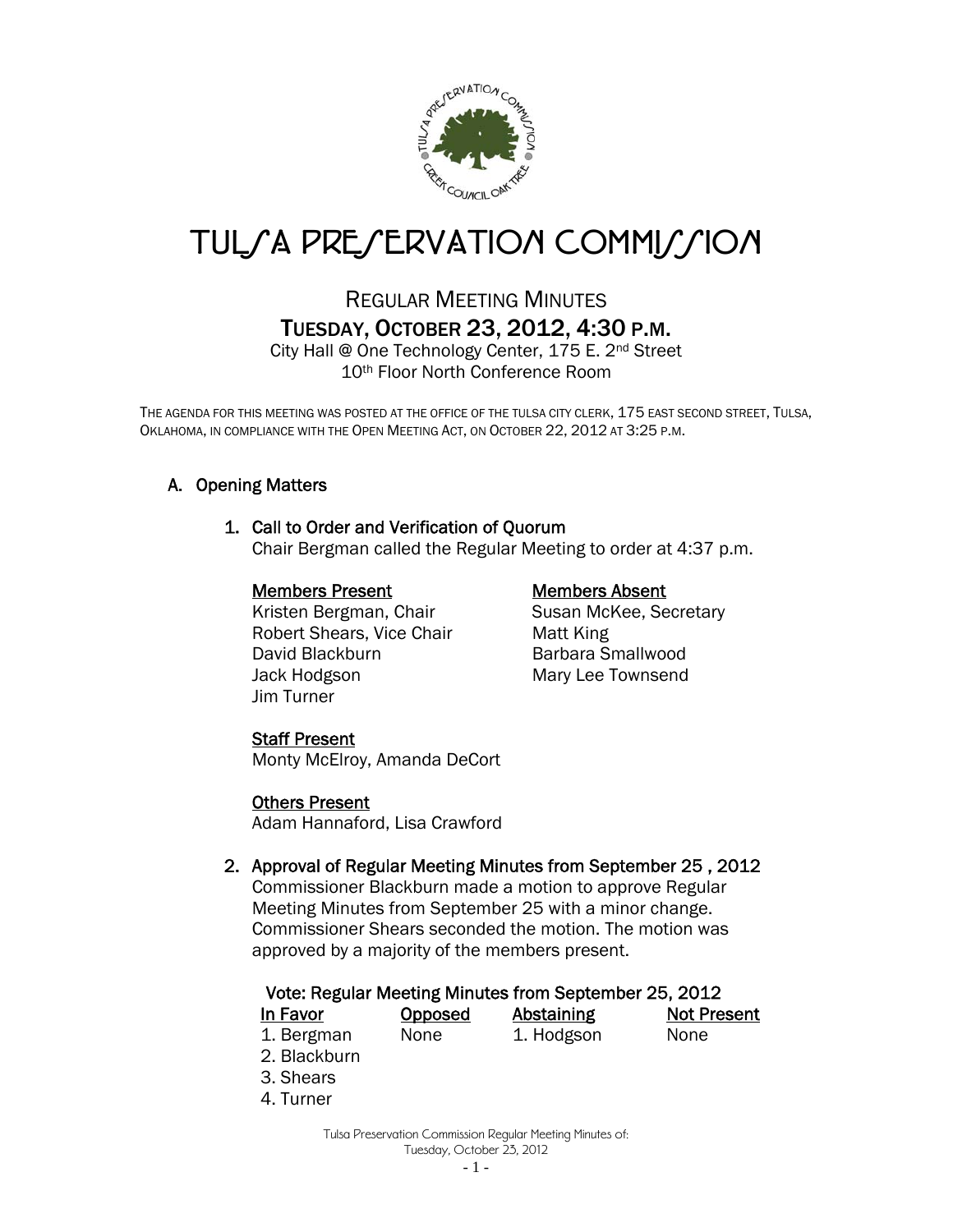# 3. Approval of Regular Meeting Minutes from October 11, 2012

Commissioner Turner made a motion to approve Regular Meeting Minutes from October 11. Commissioner Shears seconded the motion. The motion was approved by a majority of the members present.

#### Vote: Regular Meeting Minutes from October 11, 2012

| In Favor   | <b>Opposed</b> | Abstaining | <b>Not Present</b> |
|------------|----------------|------------|--------------------|
| 1. Bergman | None           | 1. Hodgson | <b>None</b>        |

- 2. Blackburn
- 3. Shears
- 4. Turner

# 4. Disclosure of Conflicts of Interest

 No one reported a conflict of interest with the proposals on the agenda.

#### B. Actionable Items

1. COA-12-044 / 2224 E. 19 Street (Yorktown)

Applicant: Lisa Crawford

COA Subcommittee Review Date: None

Request:

- 1. Replace siding on back porch addition to match wood lap siding on rest of house.
- 2. Construct new wood steps and wood railing to replace deteriorated steps and railing on back porch addition.
- 3. Replace deteriorated door on back porch addition with wood 12-lite door.

Monty McElroy presented Mrs. Crawford's Certificate of Appropriateness application to the Commission and read the applicable guidelines for this district. Mrs. Crawford was present to answer questions.

Commissioners were not presented with a rendering of the proposed new wood steps and railings and asked Mrs. Crawford to return to the Commission with a rendering depicting the proposed steps and railing before they vote on Item 2.

Commissioner Hodgson made a motion to approve Parts 1 and 3 of the application. Commissioner Blackburn seconded the motion.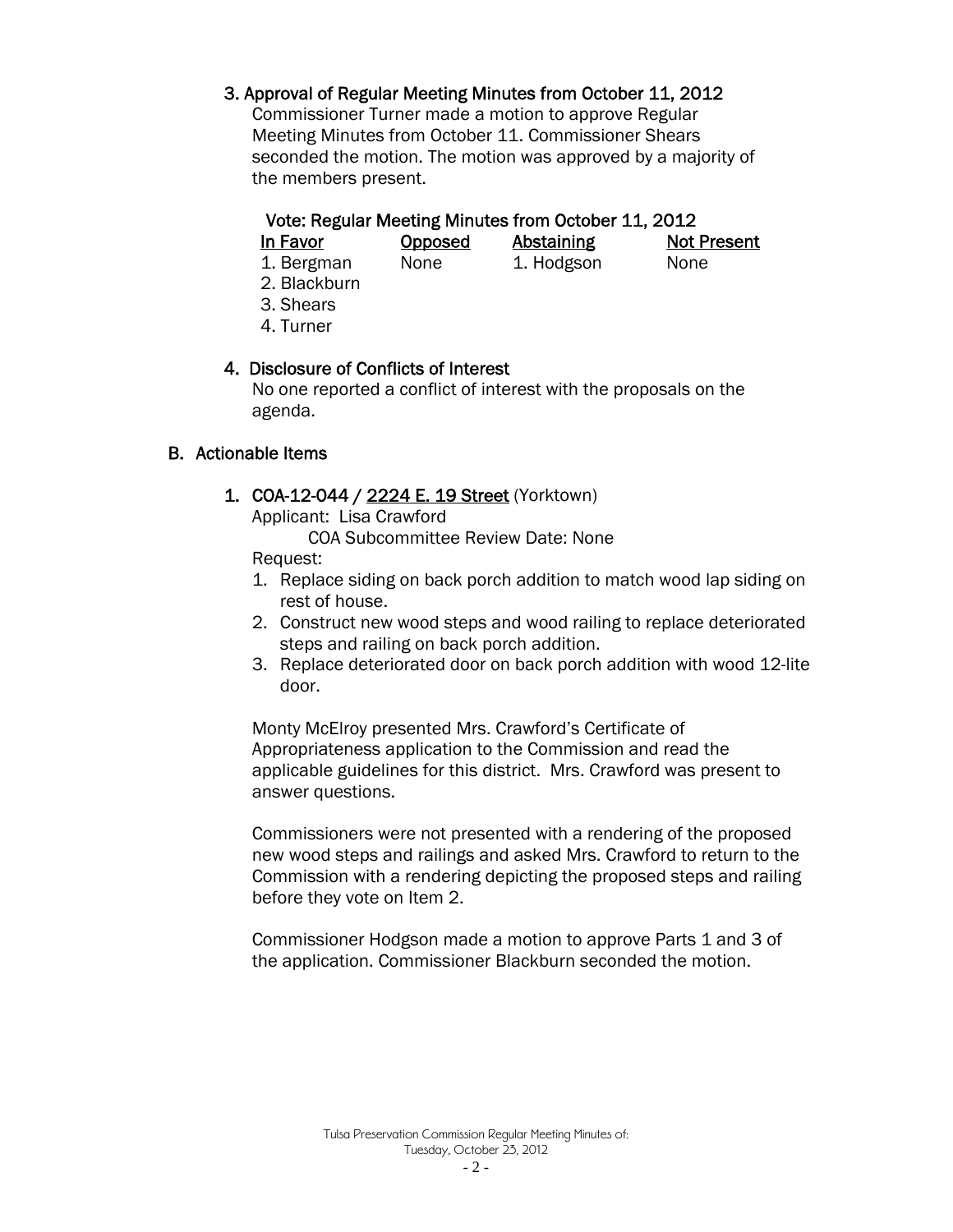#### Vote: 2224 E. 19 Street (Yorktown)

| In Favor   | <b>Opposed</b> | Abstaining | <b>Not Present</b> |
|------------|----------------|------------|--------------------|
| 1. Bergman | None           | None       | None               |

2. Blackburn

- 3. Hodgson
- 4. Shears
- 5. Turner

The motion to approve Parts 1 and 3 was Approved Unanimously. Guidelines cited: A1.1.1, A1.1.2, A1.2.1, A1.2.3, A1.2.6, A1.4.1 and A1.4.2.

# 2. COA-12-045 / 1102 E. 17<sup>th</sup> Place (North Maple Ridge)

Applicant: Adam Hannaford

COA Subcommittee Review Date: October 16, 2012 Work started prior to COA application

Request:

- 1. Demolish existing rear porch.
- 2. Construct patio addition on rear of house and adjacent concrete patio according to plans submitted.
- 3. Replace existing aluminum sliding patio door with wood 15-lite French double doors.

Monty McElroy presented Mr. Hannaford's Certificate of Appropriateness application to the Commission and read the applicable guidelines for this district. Mr. Hannaford was present to answer questions.

Commissioner Turner offered comments from the COA Subcommittee Report. The Subcommittee found the application to be complete and recommended approval. The COA Subcommittee voted 3-0-0 to recommend approval.

Commissioner Turner made a motion to approve the application. Commissioner Hodgson seconded the motion.

#### Vote: 1102 E. 17<sup>th</sup> Place (North Maple Ridge)

| In Favor                                                      | Opposed | Abstaining | <b>Not Present</b> |  |  |  |
|---------------------------------------------------------------|---------|------------|--------------------|--|--|--|
| 1. Bergman                                                    | None    | None       | None               |  |  |  |
| 2. Blackburn                                                  |         |            |                    |  |  |  |
| 3. Hodgson                                                    |         |            |                    |  |  |  |
| 4. Shears                                                     |         |            |                    |  |  |  |
| 5. Turner                                                     |         |            |                    |  |  |  |
| The motion was Approved Unanimously. Guideline cited: A1.2.3, |         |            |                    |  |  |  |
| B1.0.1, B1.0.2, B1.0.3, B1.1.1, B1.2.1, B1.2.2, and B1.3.2.   |         |            |                    |  |  |  |
|                                                               |         |            |                    |  |  |  |